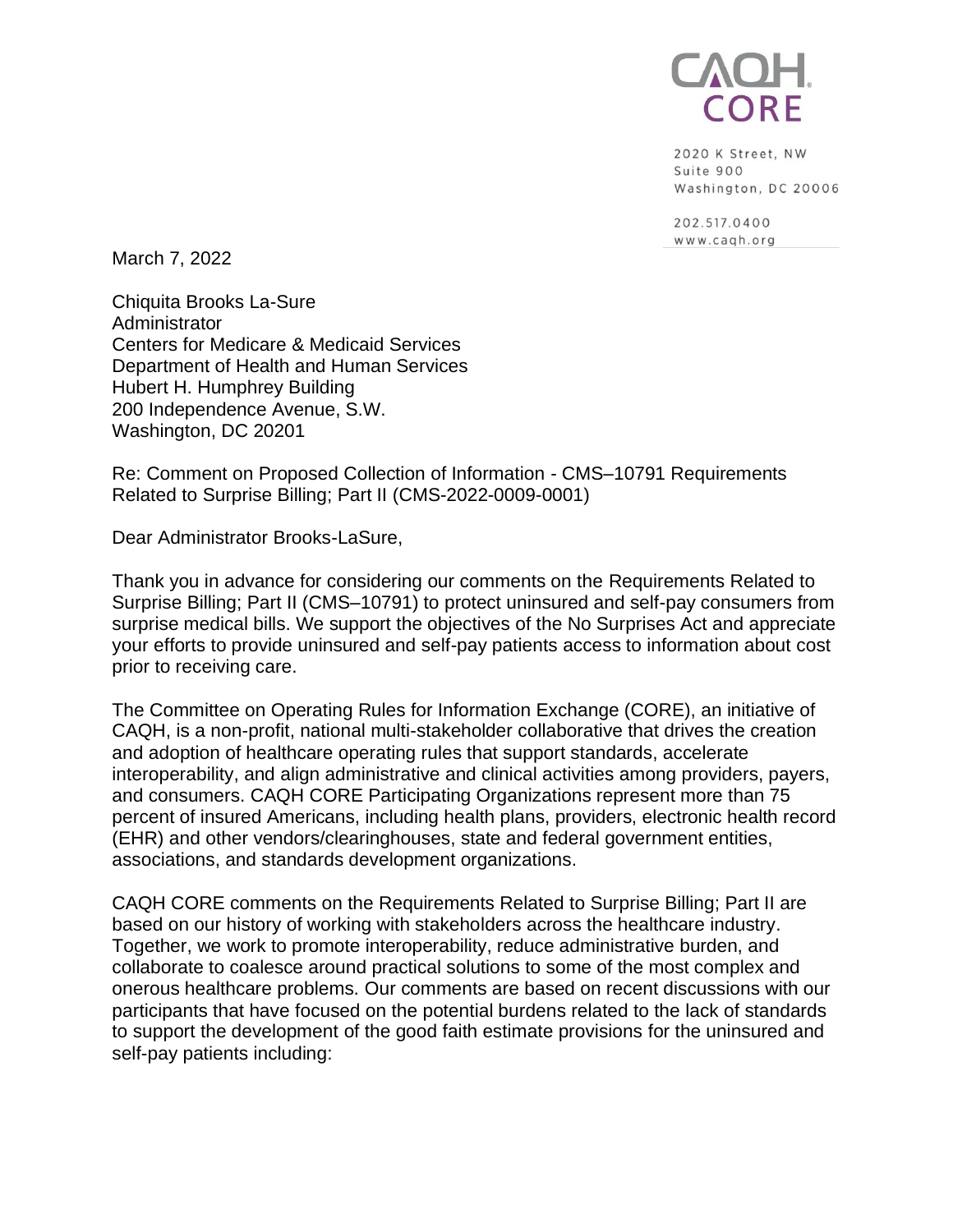- Potential for proliferation of manual, proprietary, and non-uniform approaches for provider-to-provider information exchange resulting in more burden and confusion than value for patients and providers.
- Need for updates to existing standards to better inform development of a good faith estimate.

Additionally, we offer our assistance as the agencies develop future regulations to implement the No Surprises Act.

## **Potential for proliferation of manual, proprietary, and non-uniform approaches for provider-to-provider information exchange resulting in more burden and confusion than value for patients and providers.**

CAQH CORE supports the spirit of the good faith estimate in the No Surprises Act. Providing uninsured and self-pay individuals with a good faith estimate in advance of a medical procedure will help inform care decisions and patient planning. However, we are concerned about the lack of guidance for a standardized method to meet the requirements for the creation and delivery of a good faith estimate, and the significant burden it places on providers and facilities.

The provider-to-provider data exchange between the convening provider and coproviders needed to meet the good faith estimate requirements for uninsured and selfpay patients present a unique challenge as they require new workflows and interactions between disparate entities. Most practice management systems and electronic health record (EHR) systems are not currently equipped for the system-to-system communication required to generate a good faith estimate. The process of developing, testing, and implementing the necessary updates into systems to accommodate this communication will take significant industry time and resources, especially given that there is no HIPAA transaction that exists today that can address provider-to-provider exchanges without altering the intended use of the transaction. Moreover, providers and facilities are at different stages of the technology adoption spectrum, and we recognize the significant burden these updates will place on small and rural providers and facilities with fewer resources. Additionally, the industry as a whole does not have experience generating good faith estimates. In absence of a standardized, industry-wide approach, we are concerned that manual, proprietary, and non-uniform approaches will be implemented which will result in more burden and confusion than value for patients and providers.

Operational guidance from the agencies or industry collaborations on workflow processes, standardization, and consistent exchange mechanisms will help ensure patients receive meaningful and understandable good faith estimates without overburdening provider and facility resources and systems. At CAQH CORE, we see firsthand the critical importance of applying uniform standards and operating rules across the entire healthcare industry to enable consistent, efficient automation and interoperability. We encourage the agencies to drive the development and use of current and emerging electronic industry standards and standard agnostic operating rules to support the good faith estimate requirements and to avoid proliferation of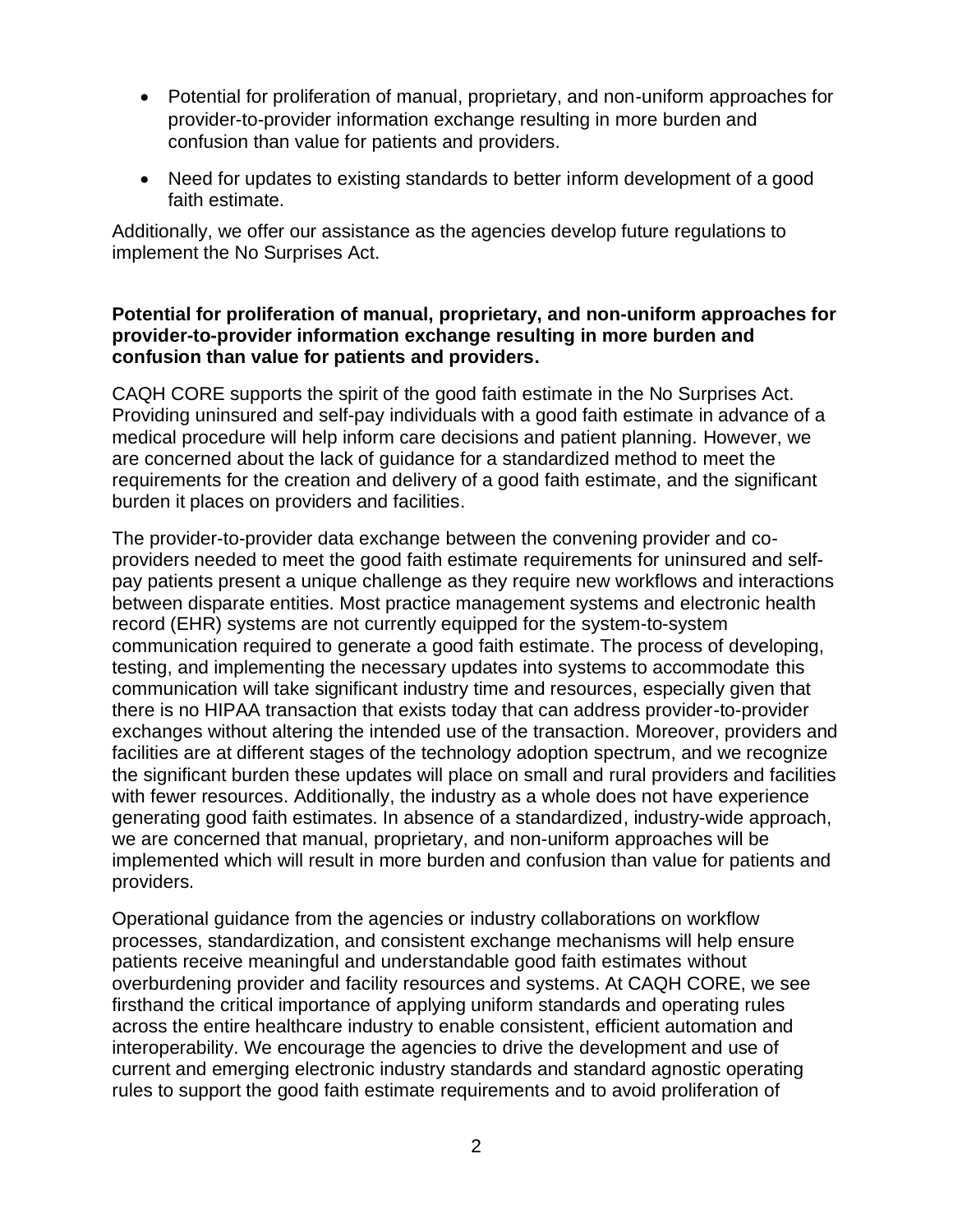proprietary or manual efforts that only increase administrative burden. Development of such standardization will take time, given the lack of existing solutions. Based on the experience of CAQH CORE in developing industry operating rules, it could take up to two years to identify and test approaches, therefore, we also urge the agencies to plan for a phased implementation approach.

## **Need for updates to existing standards to better inform development of a good faith estimate.**

A second challenge related to the delivery of a good faith estimate to self-pay patients is the need for updates to existing standards that can support development of a good faith estimate. Under the current versions of the HIPAA-mandated eligibility & benefits transaction and operating rules, health plans are not required to deliver procedurespecific eligibility information, making it difficult for providers to verify the insurance status of a patient for a specific procedure.

Receiving real-time information about patient eligibility for a given procedure is crucial for convening and co-providers and facilities to meet the requirements of delivering a good faith estimate. We are concerned that providers and facilities will have to resort to manual eligibility and benefit verification procedures to acquire the specificity of information needed to fully identify a self-pay patient that may be procedure-dependent, increasing overall administrative burden. Based on [2021 CAQH Index](https://www.caqh.org/sites/default/files/explorations/index/report/2021-caqh-index.pdf) findings, a manual eligibility and benefits transaction costs providers \$10.57 more per transaction than if conducted electronically and takes 21 additional minutes.

In February 2022, the CAQH CORE participants approved updates to the CAQH CORE Eligibility & Benefits (270/271) Data Content Operating Rule (version EB.2.0). The updated rule establishes requirements for responding to eligibility requests at the procedure code level for a subset of categories of service including Physical Therapy, Occupational Therapy, Surgery, and Imaging. While this update will help alleviate some of the administrative burden for providers working with CORE-certified health plans, these requirements are not yet mandated under HIPAA. Aligning the HIPAA Administrative Simplification requirements to support the development of good faith estimates will reduce overall provider burden.

## **Next Steps: Bringing Industry to Consensus**

There is a need for an overarching strategy to consider how providers and facilities will furnish a good faith estimate for uninsured or self-pay individuals without creating unnecessary burdens. Multiple stakeholders will need to collaborate across the healthcare industry to ensure efficient and accurate good faith estimates. CAQH CORE looks forward to supporting this work and helping industry identify standards and operating rules to bring together current, emerging, and new workflows to meet the spirit of the law without inhibiting industry innovation and progress.

Thank you for considering our comments in response to the Requirements Related to Surprise Billing; Part II. These comments should also be considered for Requirements